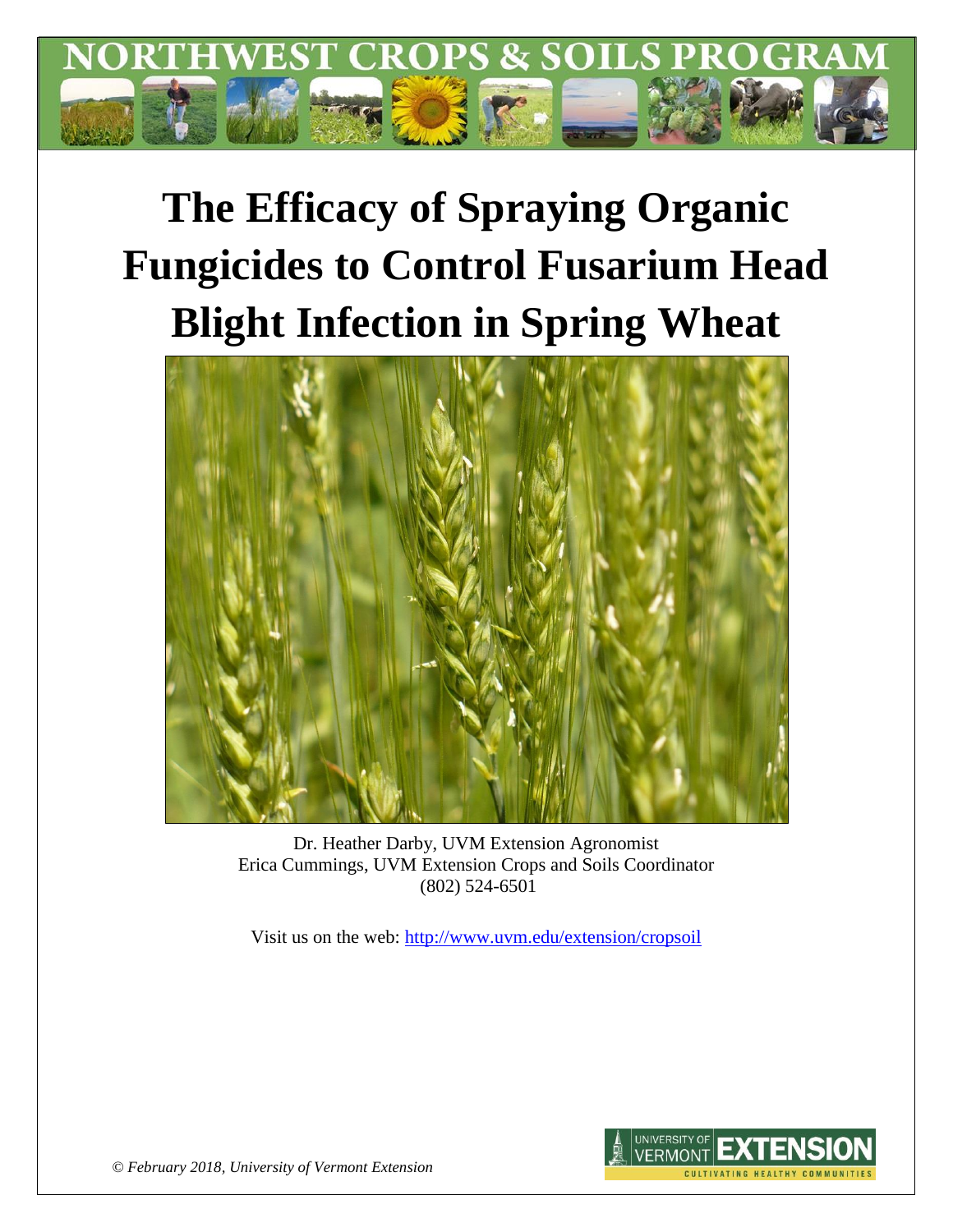#### **THE EFFICACY OF SPRAYING ORGANIC FUNGICIDES TO CONTROL FUSARIUM HEAD BLIGHT INFECTION IN SPRING WHEAT**

Dr. Heather Darby, University of Vermont Extension [Heather.Darby\[at\]uvm.edu](mailto:Heather.Darby@uvm.edu)

There is a high demand for locally grown wheat for baking purposes throughout the Northeast. One major obstacle for growers is *Fusarium* head blight (FHB) infection of grain. This disease is currently the most important disease facing organic and conventional grain growers in the Northeast, resulting in loss of yield, shriveled grain, and most importantly, mycotoxin contamination. A vomitoxin called deoxynivalenol (DON) is considered the primary mycotoxin associated with FHB. Eating contaminated grain with DON concentrations greater than 1ppm poses a health risk to both humans and livestock. The FHB spores are usually transported by air currents and can infect plants at flowering through grain fill. Fungicide applications have proven to be relatively effective at controlling FHB in other spring wheat growing regions. Limited work has been done in this region on the optimum timing for a fungicide application to spring wheat specifically to minimize DON. In addition, there are limited studies evaluating organic approved biofungicides, biochemicals, or biostimulants for management of this disease. In April 2017, the UVM Extension Northwest Crops and Soils Program initiated a spring wheat fungicide trial to determine the efficacy and timing of fungicide application to reduce FHB infection on cultivars with varying degrees of disease susceptibility.

## **MATERIALS AND METHODS**

A field experiment was established at the Borderview Research Farm located in Alburgh, VT on 25-Apr to investigate the effects of cultivar resistance, fungicide efficacy, and application timing on FHB and DON infection in spring wheat. The experimental design was a randomized complete block, with a splitplot arrangement of cultivar as the whole-plot and fungicide+timing treatments as the sub-plots. The main plot of cultivar included Prosper, a hard red spring wheat with moderately FHB resistant, and Glenn, a hard red spring wheat a FHB resistant variety. The fungicide+timing treatments are listed in Table 2.

The seedbed at the Alburgh location was prepared by conventional tillage methods. All plots were managed with practices similar to those used by producers in the surrounding areas (Table 1). The previous crop planted at the site was corn. Prior to planting, the trial area was disked and spike tooth harrowed to prepare for planting. The plots were seeded with a Great Plains Cone Seeder on 25-Apr at a seeding rate of 350 live seeds per  $m^2$ . Plot size was  $5'x 20'$ .

When the wheat reached 75-100% flowering (28-Jun), plots were sprayed with the fungicide treatments (Table 2). All but one plot (Control) of each cultivar was inoculated 3 hours (28-Jun), after the flowering treatment was applied, with a spore suspension (40,000 spores/ml) consisting of a mixture of isolates of *Fusarium graminearum* endemic to the area. The *Fusarium graminearum* spores were multiplied and harvested using the 'Gz conidial suspension inoculum protocol'. Five days after the flowering application (3-Jul) plots not previously treated with a fungicide were sprayed with the fungicides treatments except for the control and *Fusarium graminearum* only plots (Table 2). Water was applied at the same rate as the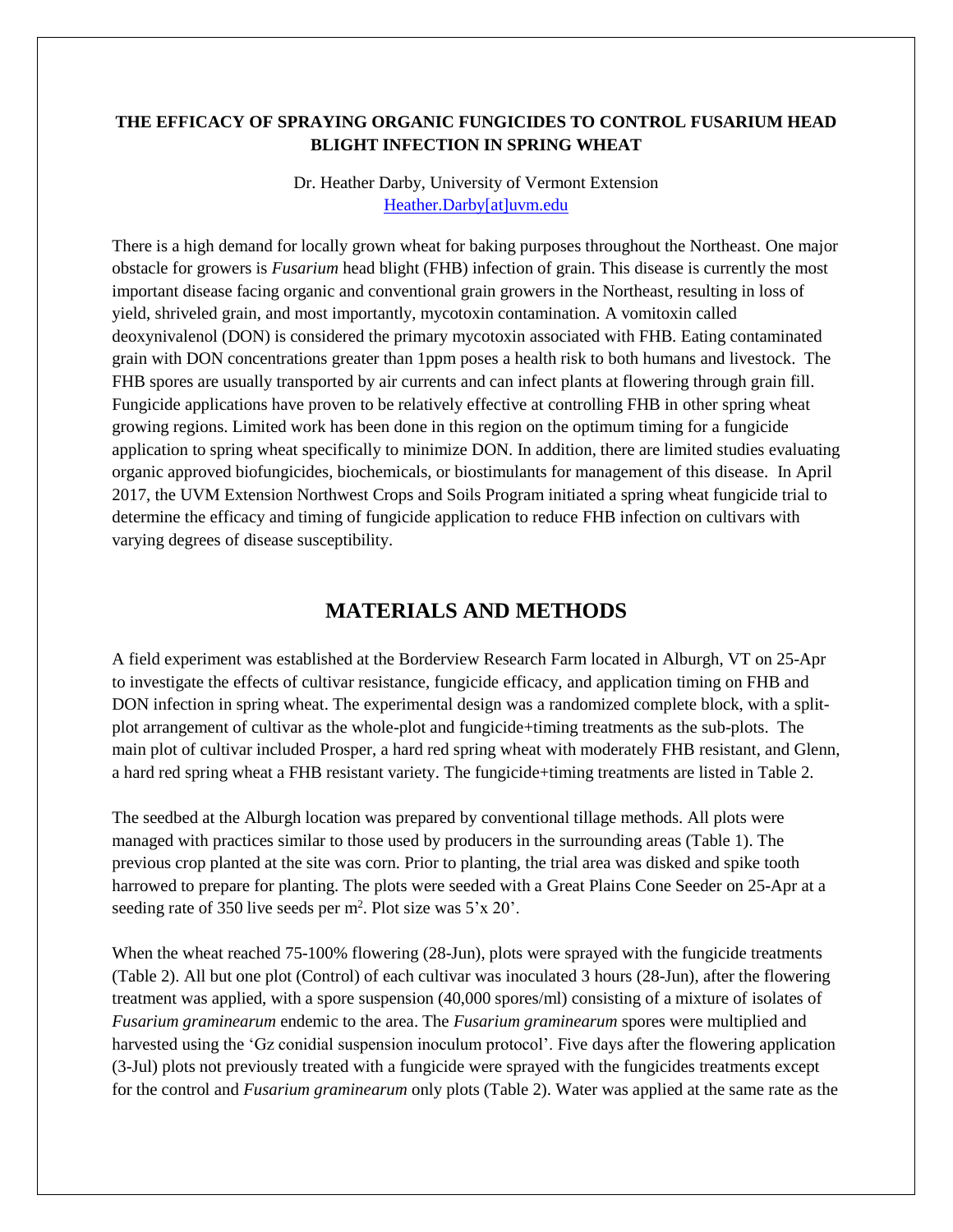fungicides to the control plots and to those that were only inoculated with *Fusarium graminearum.* The applications were performed with a Bellspray Inc. Model T4 backpack sprayer. This model had a carbon dioxide pressurized tank and a four-nozzle boom attachment. It sprayed at a rate of 10 gallons per acre. Below is a list of the treatment materials evaluated in this trial. Descriptions have been provided from manufacturer information.

| <b>Trial Information</b>       |                                           |
|--------------------------------|-------------------------------------------|
| Location                       | Borderview Research Farm                  |
|                                | Alburgh, VT                               |
| Soil type                      | Benson rocky silt loam                    |
| <b>Previous crop</b>           | corn                                      |
| <b>Row spacing (inch)</b>      |                                           |
| Seeding rate (live seed $m2$ ) | 350                                       |
| <b>Replicates</b>              | 4                                         |
| <b>Varieties</b>               | Prosper and Glenn                         |
| <b>Planting date</b>           | $25-Apr$                                  |
| <b>Harvest date</b>            | $9-Aug$                                   |
| Harvest area (ft)              | 5 x 20                                    |
| <b>Tillage operations</b>      | Spring plow, disk $\&$ spike tooth harrow |

**Table 1. General plot management of the trial.**

**Actinovate®** (EPA# 73314-1) is a biological fungicide (0.0371% Streptomyces lydicus WYEC 108) that suppresses and controls root rot, damping-off fungi and foliar fungal pathogens. Its active ingredient is a patented bacterium that grows around the root system (when soil drenched) and foliage of the plant (when sprayed on) while using several novel modes of antifungal action to protect plants.

**ChampION®** (EPA# 55146‐1) is a 77% copper hydroxide-based, broad-spectrum fungicide for disease control. When copper hydroxide is mixed with water, it releases copper ions, which disrupt the cellular proteins of the fungus. This product is approved for use in organic production systems.

**Champ WG** (EPA# 55146-1) is a 77% copper hydroxide-based, broad-spectrum fungicide for disease control. When copper hydroxide is mixed with water, it releases copper ions, which disrupt the cellular proteins of the fungus. This product is approved for use in organic production systems.

**Regalia** (EPA # 85059-3) bio fungicides have a unique and complex mode of action, referred to as Induced Systemic Resistance (ISR), and carry a FRAC code of P5. ISR creates a defense response in the treated plants and stimulates additional biochemical pathways that strengthen the plant structure and act against the pathogen. When applied to crops, Regalia products activate ISR and induce the plants to produce specialized proteins and other compounds—phytoalexins, cell strengtheners, antioxidants, phenolics, and PR proteins—which are known to inhibit fungal and bacterial diseases and also improve plant health and vigor. This product is approved for use in organic production systems.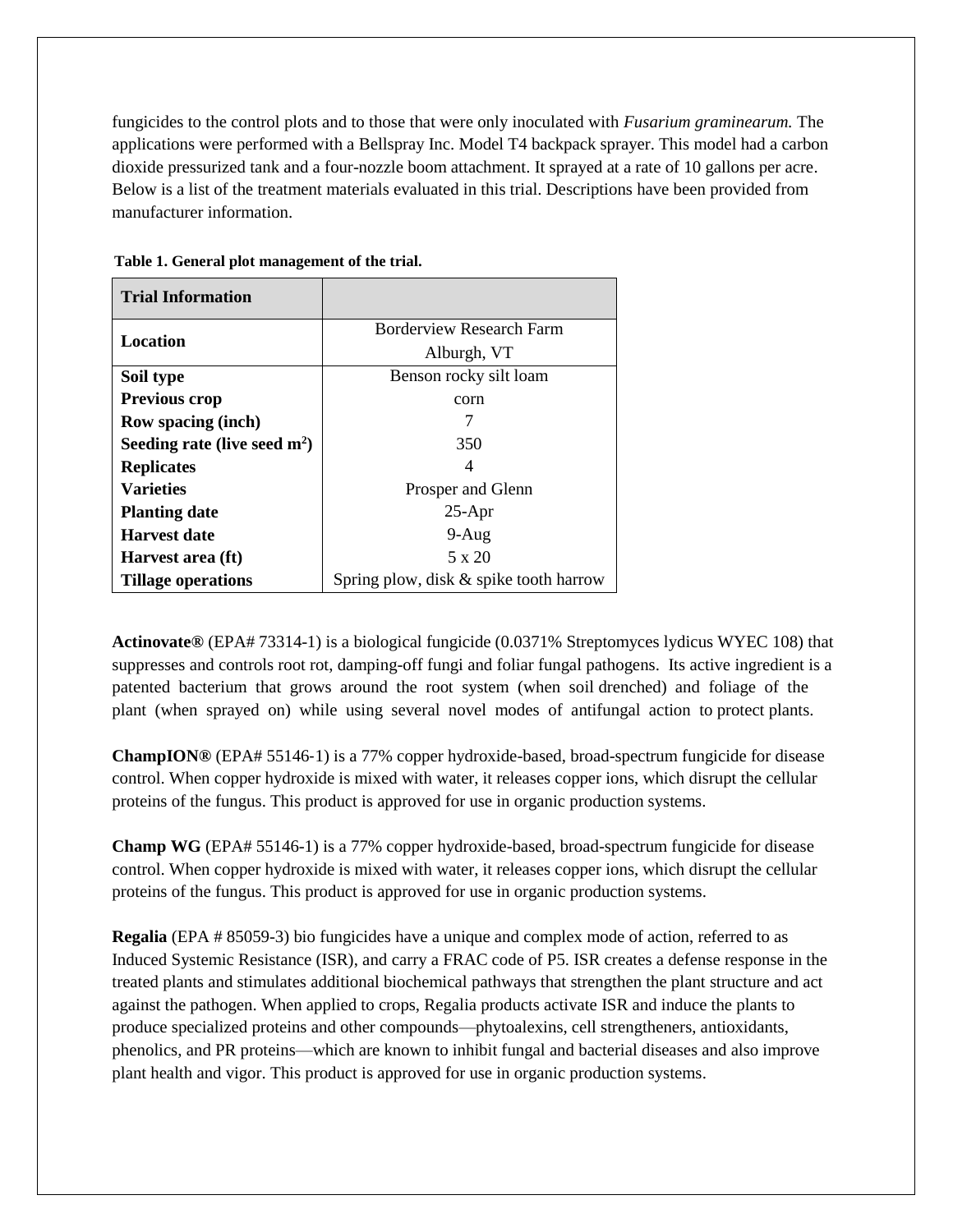**SONATA®** (EPA# 69592-13) fungicide provides excellent control of powdery mildews and rusts. Based on a patented strain of Bacillus pumilus (QST 2808), SONATA is an excellent fit for integrated disease management programs. SONATA contains a unique, patented strain of Bacillus pumilus (QST 2808) that produces an antifungal amino sugar compound that inhibits cell metabolism. SONATA also creates a zone of inhibition on plant surfaces, preventing pathogens from establishing on the plant.

| <b>Treatments</b>    | 5 days after flowering<br><b>Flowering</b><br>application<br>application |                                              | <b>Application rate</b>    |
|----------------------|--------------------------------------------------------------------------|----------------------------------------------|----------------------------|
|                      | date                                                                     | date                                         |                            |
| Control              | $28 - Jun$                                                               | $3-Jul$                                      | Water                      |
| Fusarium graminearum |                                                                          | 28-Jun (3 hours after flowering application) | $40,000$ spores/ml         |
| Actinovate           | $28$ -Jun<br>$3-Jul$                                                     |                                              | 6 fl oz $ac^{-1}$          |
| ChampION             | $28 - Jun$                                                               | $3-Jul$                                      | $1.5$ lbs ac <sup>-1</sup> |
| Champ WG             | $28$ -Jun                                                                | $3-Jul$                                      | 1 lbs $ac^{-1}$            |
| Regalia              | $28$ -Jun                                                                | $3-Jul$                                      | 1 qt. $ac^{-1}$            |
| <b>SONATA</b>        | $28-Jun$                                                                 | $3-Jul$                                      | 2 qt. $ac^{-1}$            |

**Table 2. Treatments-fungicide application dates and rates.**

When the wheat reached the soft dough growth stage (12-Jul), FHB intensity was assessed by randomly clipping 60-100 heads throughout each plot, spikes were counted and a visual assessment of each head was rated for FHB infection. The level of infection rate was determined by using the North Dakota State University Extension Service's "A Visual Scale to Estimate Severity of Fusarium Head Blight in Wheat" online publication.

Grain plots were harvested in Alburgh with an Almaco SPC50 plot combine on 9-Aug, the harvest area was 5' x 20'. At the time of harvest grain moisture, test weight, and yield were calculated.

Following harvest, seed was cleaned with a small Clipper cleaner (A.T. Ferrell, Bluffton, IN). An approximate one-pound subsample was collected to determine quality. Quality measurements included standard testing parameters used by commercial mills. Test weight was measured by the weighing of a known volume of grain. Generally, the heavier the wheat is per bushel, the higher baking quality. The acceptable test weight for bread wheat is 56-60 lbs per bushel. Once test weight was determined, the samples were then ground into flour using the Perten LM3100 Laboratory Mill. At this time flour was evaluated for mycotoxin levels. Deoxynivalenol (DON) analysis was analyzed using Veratox DON 5/5 Quantitative test from the NEOGEN Corp. This test has a detection range of 0.5 to 5 ppm. Samples with DON values greater than 1 ppm are considered unsuitable for human consumption.

All data was analyzed using a mixed model analysis where replicates were considered random effects. The LSD procedure was used to separate treatment means when the F-test was significant (P< 0.10).

Variations in yield and quality can occur because of variations in genetics, soil, weather, and other growing conditions. Statistical analysis makes it possible to determine whether a difference among varieties is real or whether it might have occurred due to other variations in the field. At the bottom of each table a LSD value is presented for each variable (e.g. yield). Least Significant Differences at the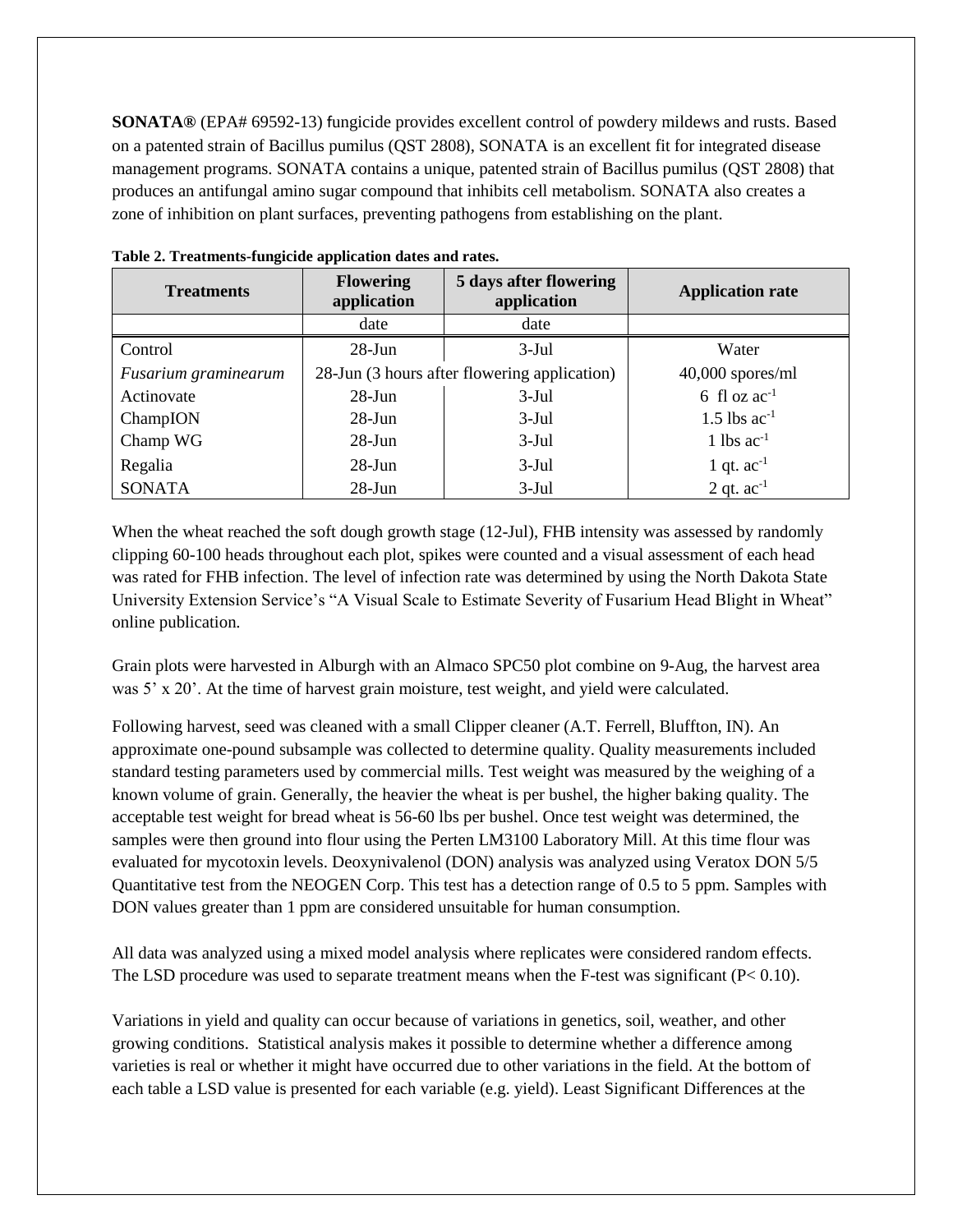10% level of probability are shown. Where the difference between two varieties within a column is equal to or greater than the LSD value at the bottom of the column, you can be sure in 9 out of 10 chances that there is a real difference between the two varieties. In the following example, variety A is significantly different from variety C, but not from variety B. The difference between A and B is equal to 725, which is less than the LSD value of 889. This means that these varieties did not differ in yield. The difference between A and C is equal to 1454, which is greater than the LSD value of 889. This means that the yields of these varieties were significantly different from one another. The asterisk indicates that variety B was not significantly lower than the top yielding variety.

| <b>Variety</b> | Yield |
|----------------|-------|
| A              | 3161  |
| B              | 3886* |
| C              | 4615* |
| LSD            | 889   |

### **RESULTS**

Seasonal precipitation and temperature recorded at weather stations in close proximity to the 2017 site are shown in Table 3. The growing season this year was marked by higher than normal temperatures in April and lower than average temperatures in May, June, July, and August. Rainfall amounts were higher than average throughout the growing season resulting in 7.39 inches of precipitation more than normal. From April to August, there was an accumulation of 4440 Growing Degree Days (GDDs), 50.9 GDDs below the 30-year average.

| Alburgh, VT                       | April | May     | June    | July    | August  |
|-----------------------------------|-------|---------|---------|---------|---------|
| Average temperature $(^{\circ}F)$ | 47.2  | 55.7    | 65.4    | 68.7    | 67.7    |
| Departure from normal             | 2.37  | $-0.75$ | $-0.39$ | $-1.90$ | $-1.07$ |
|                                   |       |         |         |         |         |
| Precipitation (inches)            | 5.22  | 4.13    | 5.64    | 4.88    | 5.54    |
| Departure from normal             | 2.40  | 0.68    | 1.95    | 0.73    | 1.63    |
|                                   |       |         |         |         |         |
| Growing Degree Days (32-95°F)     | 459   | 733     | 1002    | 1138    | 1108    |
| Departure from normal             | 75.4  | $-22.7$ | $-11.9$ | $-60.3$ | $-31.4$ |

**Table 3. Temperature and precipitation summary for Alburgh, VT, 2017.**

Based on weather data from a Davis Instruments Vantage Pro2 with WeatherLink data logger. Historical averages are for 30 years of data provided by the NOAA (1981-2010) for Burlington, VT.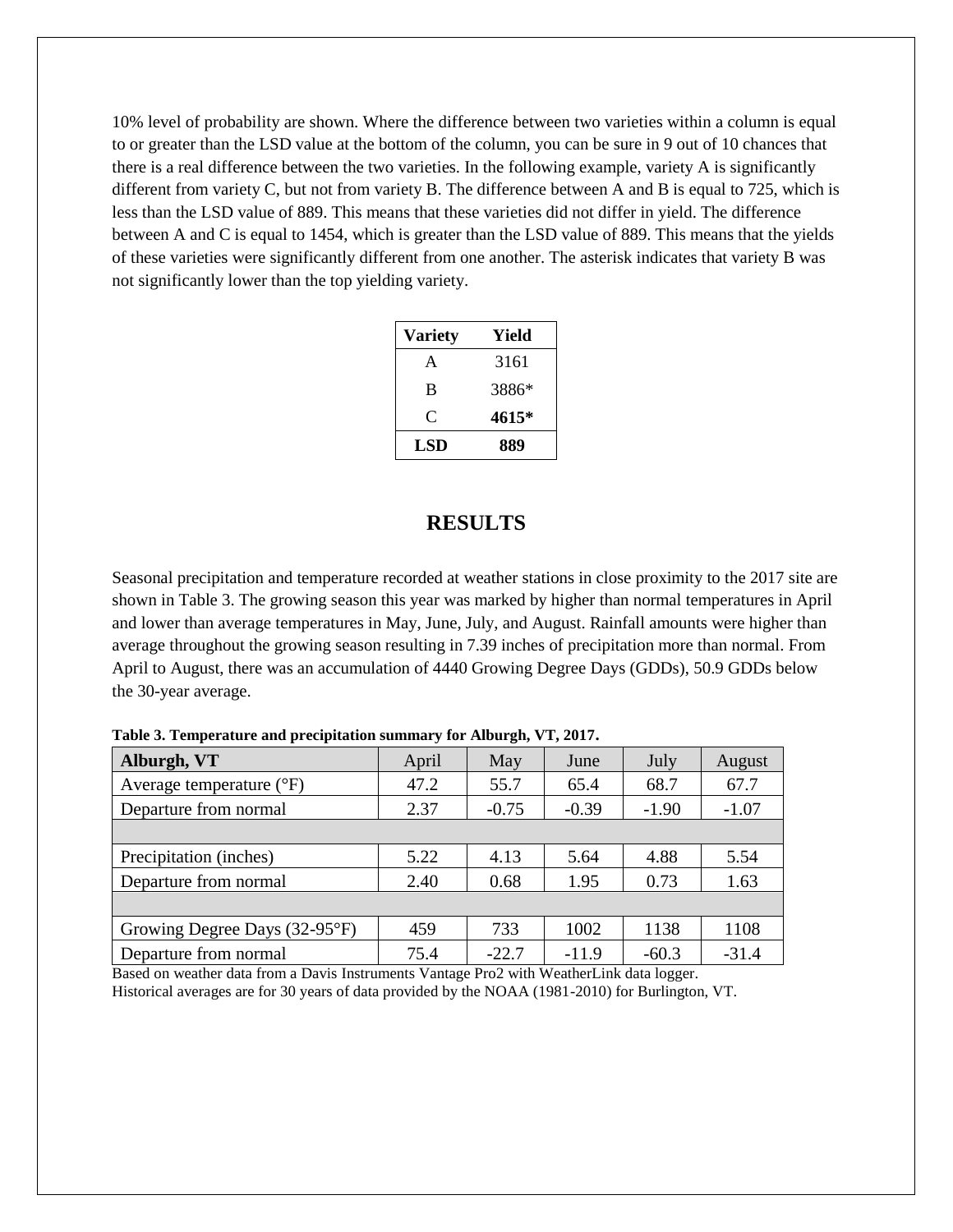#### *Wheat Variety x Fungicide+Timing Interactions:*

There were no significant interactions between spring wheat variety and fungicide type and timing of application. This indicates that the varieties responded similarly to the fungicide treatments.

#### *Impact of Fungicide and Timing:*

There were no significant differences in the average FHB severity, FHB infected head severity, and incidence of infected heads between fungicide+timing treatments (Table 4).

| <b>Treatment</b>                    | <b>Average FHB</b><br>severity | <b>Average FHB</b><br>infected head<br>severity | <b>Incidence FHB of</b><br>infected heads |  |
|-------------------------------------|--------------------------------|-------------------------------------------------|-------------------------------------------|--|
|                                     | $\%$                           | $\%$                                            | $\%$                                      |  |
| Non-sprayed, non-inoculated control | 1.75                           | 10.7                                            | 17.5                                      |  |
| Inoculated Fusarium spores 23-Jun   | 3.55                           | 11.9                                            | 26.6                                      |  |
| Actinovate – anthesis               | 2.01                           | 9.57                                            | 21.0                                      |  |
| Actinovate $-5$ days after anthesis | 3.07                           | 10.8                                            | 27.6                                      |  |
| $ChampION - anthesis$               | 2.76                           | 12.2                                            | 21.7                                      |  |
| ChampION $-5$ days after anthesis   | 2.44                           | 10.3                                            | 23.2                                      |  |
| ChampWG - heading                   | 3.03                           | 14.5                                            | 19.7                                      |  |
| ChampWG $-5$ days after anthesis    | 3.48                           | 13.2                                            | 25.8                                      |  |
| $Regular - anthesis$                | 2.92                           | 14.6                                            | 20.5                                      |  |
| Regalia-5 days after anthesis       | 2.41                           | 11.0                                            | 20.0                                      |  |
| Sonota $-$ anthesis                 | 3.37                           | 10.6                                            | 28.4                                      |  |
| Sonota $-5$ days after anthesis     | 3.17                           | 11.9                                            | 25.1                                      |  |
| LSD(0.10)                           | <b>NS</b>                      | <b>NS</b>                                       | <b>NS</b>                                 |  |
| <b>Trial Mean</b>                   | 2.83                           | 11.8                                            | 23.1                                      |  |

| Table 4. The FHB incidence and severity following fungicide treatments at flowering and five days after |  |
|---------------------------------------------------------------------------------------------------------|--|
| flowering, Alburgh, VT 2017.                                                                            |  |

Values shown in **bold** are of the highest value or top performing.

NS - None of the treatments were significantly different from one another.

There were no significant difference in harvest moisture, test weight, yield, and DON concentration between fungicide+timing treatments (Table 5). All fungicide+timing treatments had moistures above 14%, the optimum moisture for grain storage, and therefore had to be dried to meet storage moisture requirements. None of the fungicide+timing treatments met industry standards of 60 lbs bu<sup>-1</sup> for wheat. The fungicide+treatment with the highest yield (2,385 lbs ac<sup>-1</sup>) and lowest DON concentrations (3.74 ppm) was the non-sprayed, non-inoculated control. (Figure 1). All fungicide+timing treatments had DON concentrations that exceeded the FDA 1 ppm recommendation.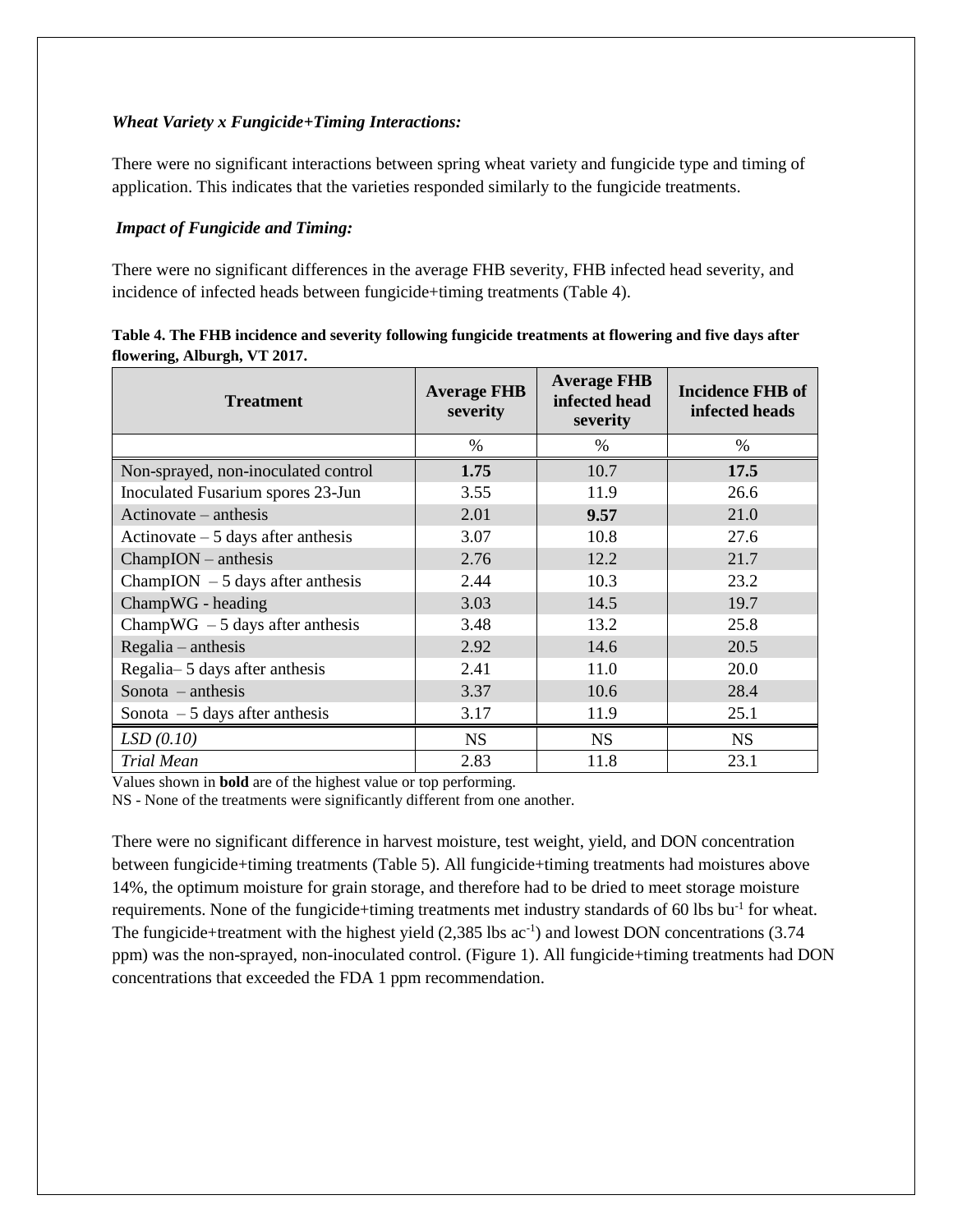| <b>Treatment</b>                    | <b>Harvest</b><br>moisture | <b>Test</b><br>weight  | <b>Yield</b><br>@13.5%<br>moisture | <b>DON</b> |
|-------------------------------------|----------------------------|------------------------|------------------------------------|------------|
|                                     | %                          | $lbs$ bu <sup>-1</sup> | $lbs$ ac <sup>-1</sup>             | ppm        |
| Non-sprayed, non-inoculated control | 17.0                       | 57.2                   | 2385                               | 3.74       |
| Inoculated Fusarium spores 23-Jun   | 16.9                       | 57.2                   | 2217                               | 4.95       |
| $Actionovate - anthesis$            | 17.1                       | 57.0                   | 2121                               | 5.05       |
| Actinovate $-5$ days after anthesis | 16.6                       | 54.9                   | 1996                               | 4.90       |
| $ChampION - anthesis$               | 16.6                       | 58.0                   | 2270                               | 5.21       |
| ChampION $-5$ days after anthesis   | 17.1                       | 57.0                   | 2283                               | 5.14       |
| ChampWG - heading                   | 16.4                       | 57.1                   | 2175                               | 4.90       |
| ChampWG $-5$ days after anthesis    | 16.8                       | 56.2                   | 2062                               | 4.73       |
| $Regular - anthesis$                | 16.9                       | 56.7                   | 2113                               | 5.38       |
| Regalia-5 days after anthesis       | 16.9                       | 56.0                   | 2270                               | 5.83       |
| Sonota $-$ anthesis                 | 17.2                       | 57.2                   | 2240                               | 5.34       |
| Sonota $-5$ days after anthesis     | 17.0                       | 57.8                   | 2096                               | 5.48       |
| LSD(0.10)                           | <b>NS</b>                  | <b>NS</b>              | <b>NS</b>                          | <b>NS</b>  |
| Trial Mean                          | 16.9                       | 56.8                   | 2186                               | 5.05       |

**Table 5. The impact application timing and fungicide on spring wheat yield and quality.**

Values shown in **bold** are of the highest value or top performing.

NS - None of the treatments were significantly different from one another.



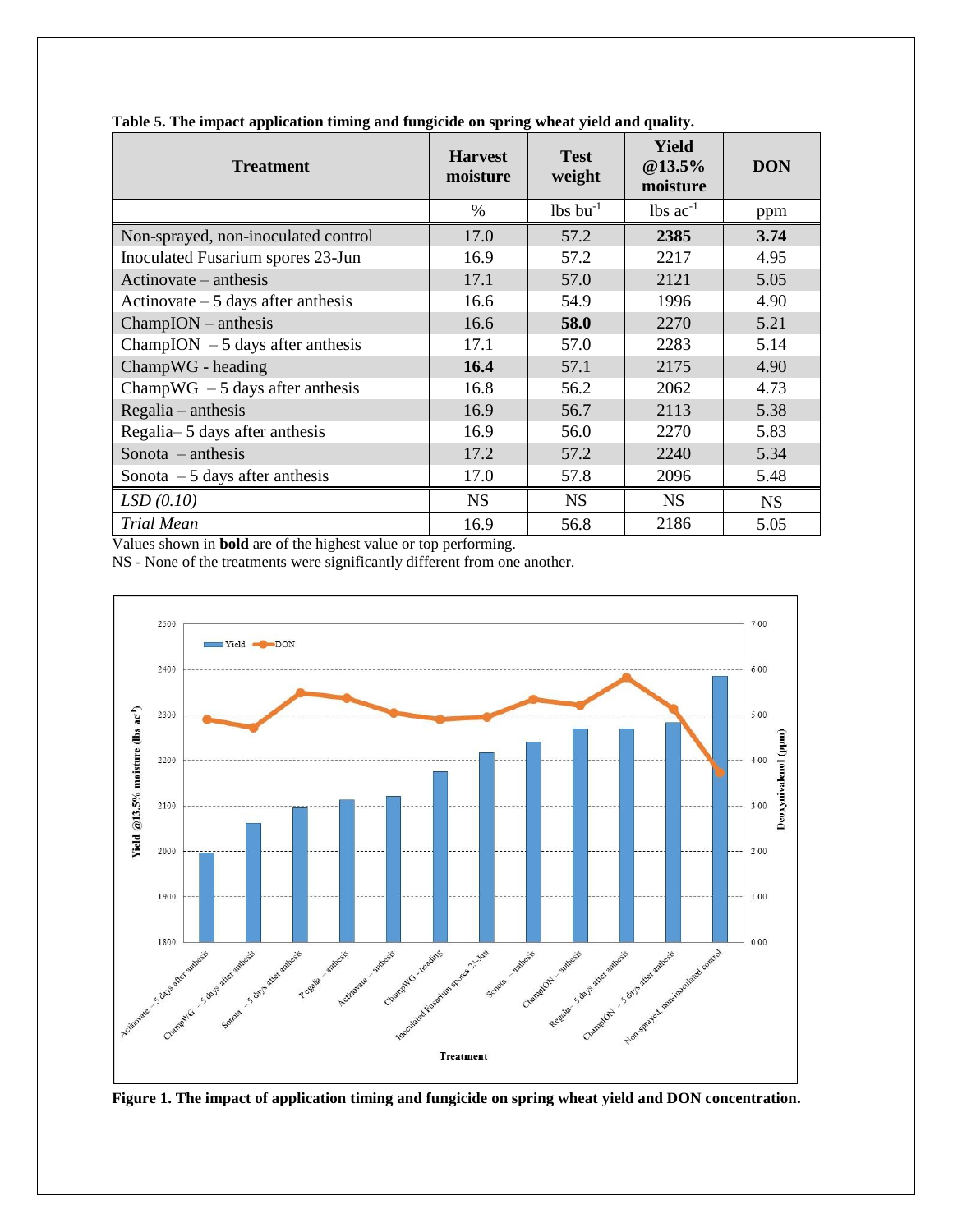#### *Impact of Variety:*

There were no significant differences in the average FHB plot severity, FHB infected head severity, and incidence of FHB infection between spring wheat varieties (Table 6).

| <b>Variety</b>    | <b>Average FHB</b><br>severity | <b>Average FHB</b><br>infected head<br>severity | <b>Incidence FHB</b><br>of infected<br>heads |  |
|-------------------|--------------------------------|-------------------------------------------------|----------------------------------------------|--|
|                   | $\%$                           | %                                               | $\%$                                         |  |
| Glenn             | 3.05                           | 11.8                                            | 24.4                                         |  |
| Prosper           | 2.61                           | <b>11.8</b>                                     | 21.8                                         |  |
| LSD(0.10)         | <b>NS</b>                      | <b>NS</b>                                       | <b>NS</b>                                    |  |
| <b>Trial Mean</b> | 2.83                           | 11.8                                            | 23.1                                         |  |

**Table 6. The impact of spring wheat variety of FBH incidence and severity.**

Values shown in **bold** are of the highest value or top performing.

NS - None of the varieties were significantly different from one another.

The spring wheat varieties were significantly different in yield and DON concentration (Table 7, Figure 2). Prosper was the highest yielding  $(2390 \text{ lbs } ac^{-1})$  and has the lowest DON concentration  $(4.65 \text{ ppm})$ . Both varieties exceeded the FDA recommendation of 1ppm. Both varieties had moistures above 14% and therefore had to be dried down for storage. Neither of the varieties, achieved industry standards for test weight of 60 lbs bu<sup>-1</sup>.

**Table 7. The impact of spring wheat variety of quality and yield.**

| <b>Variety</b>    | <b>Harvest</b><br>moisture | <b>Test weight</b>     | <b>Yield</b><br>@13.5%<br>moisture | <b>DON</b> |
|-------------------|----------------------------|------------------------|------------------------------------|------------|
|                   | $\%$                       | $lbs$ bu <sup>-1</sup> | $lbs$ ac <sup>-1</sup>             | ppm        |
| Glenn             | 16.9                       | 57.2                   | 1981                               | 5.45       |
| Prosper           | 16.8                       | 56.5                   | 2390                               | 4.65       |
| LSD(0.10)         | <b>NS</b>                  | <b>NS</b>              | 170                                | 0.44       |
| <b>Trial Mean</b> | 16.9                       | 56.8                   | 2186                               | 5.05       |

Values shown in **bold** are of the highest value or top performing.

NS - None of the varieties were significantly different from one another.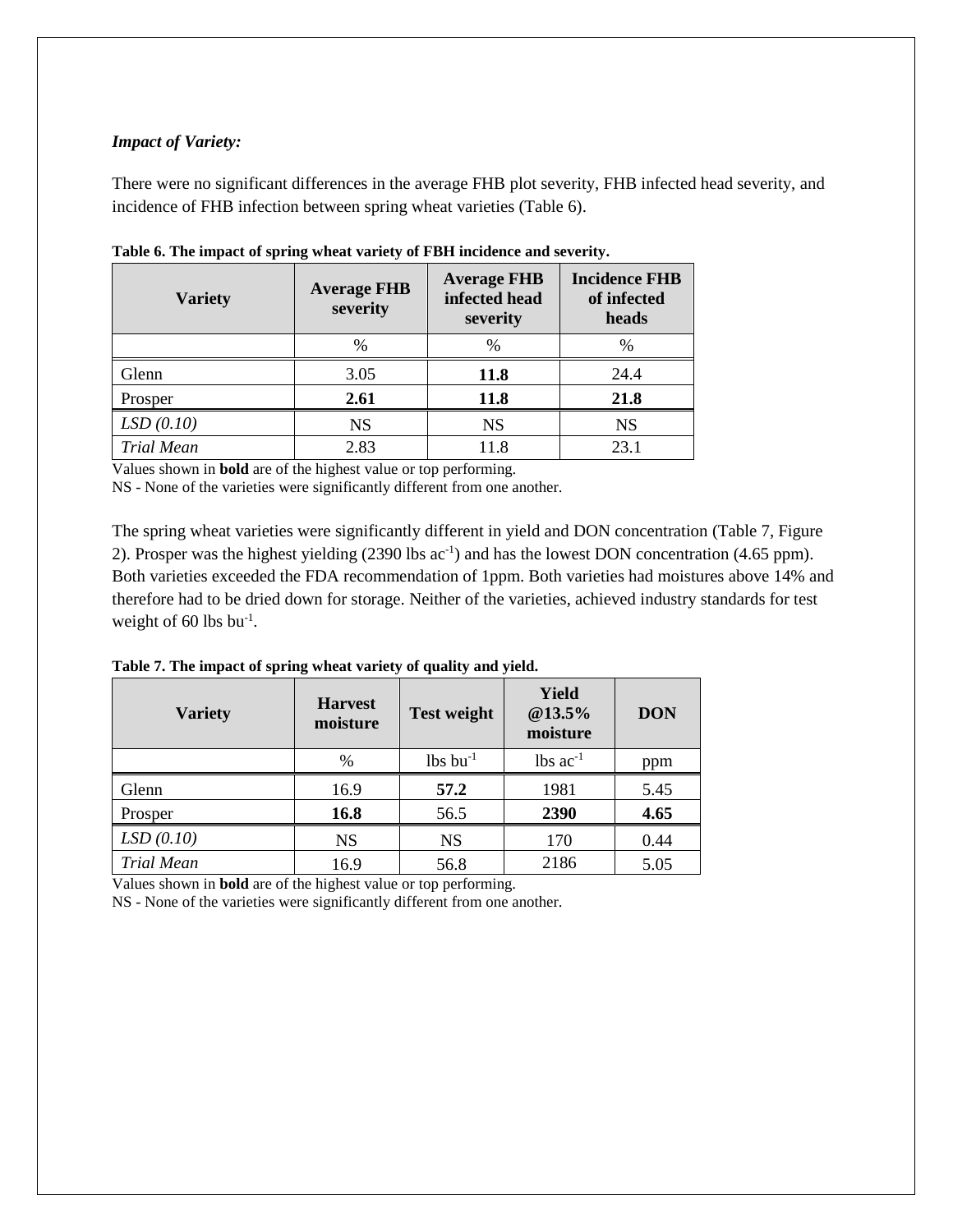

**Figure 2. Impact of variety on spring wheat yields and DON concentrations.** Treatments with the same letter did not differ significantly.

# **DISCUSSION**

Overall, the 2017 growing season was challenging for growing spring wheat. The cooler than average temperatures along with the higher than normal rainfall in throughout much of the growing season created the ideal conditions for Fusarium growth. This is evident in the high DON concentrations in both varieties.

The untreated control had the lowest DON concentrations; this could be attributed to these plots not being sprayed with Fusarium spores (40,000 spores per ml) indicating the impact of high Fusarium inoculum during plant flowering.

It is important to remember that the results only represent one year of data. The Northwest Crops and Soils program will be repeating this trial again in 2018.